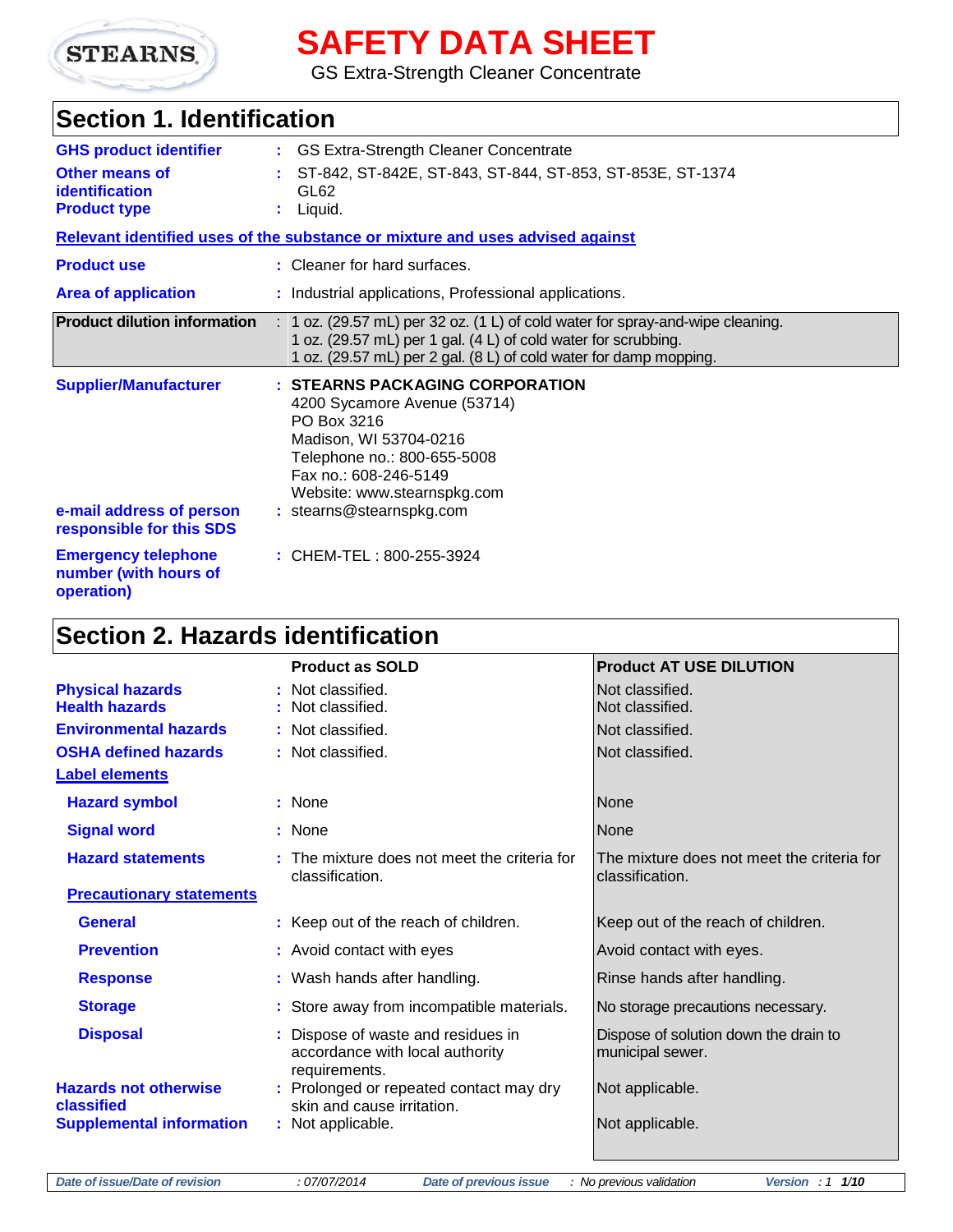## **Section 3. Composition/information on ingredients**

| <b>Substance/mixture</b> |
|--------------------------|
| <b>Other means of</b>    |
| identification           |

**:** Mixture

**:** ST-842, ST-842E, ST-843, ST-844, ST-853, ST-853E, ST-1374

#### **CAS number/other identifiers**

**CAS number :** Not applicable.

| : Not available.<br><b>Product code</b> |  |
|-----------------------------------------|--|
|-----------------------------------------|--|

| <b>Ingredient name</b>                    | <b>Other names</b>    | %             | <b>CAS number</b> |
|-------------------------------------------|-----------------------|---------------|-------------------|
| Sulfonic acids, C14-16-alkane hydroxy and | Sulfonic acids,       | $2.34 - 2.46$ | 68439-57-6        |
| C14-16-alkene, sodium salts               | C14-16-alkane hydroxy |               |                   |
|                                           | and C14-16-alkene,    |               |                   |
|                                           | sodium salts          |               |                   |
| sodium carbonate                          | sodium carbonate      |               | 497-19-8          |

Any concentration shown as a range is to protect confidentiality or is due to batch variation.

**There are no additional ingredients present which, within the current knowledge of the supplier and in the concentrations applicable, are classified as hazardous to health and hence require reporting in this section.**

## **Section 4. First aid measures**

|                                                                              | <b>Product as SOLD</b>                                                                                                                                               | <b>Product AT USE DILUTION</b>                                                                                              |
|------------------------------------------------------------------------------|----------------------------------------------------------------------------------------------------------------------------------------------------------------------|-----------------------------------------------------------------------------------------------------------------------------|
| <b>Inhalation</b>                                                            | : If breathing is difficult, remove to fresh air<br>and keep at rest in a position comfortable<br>for breathing. Call a physician if symptoms<br>develop or persist. | No special measures required. Treat<br>symptomatically.                                                                     |
| <b>Skin contact</b>                                                          | : If irritation occurs, flush exposed area with<br>water. Get medical attention if irritation<br>develops and persists.                                              | INo known effect after skin contact.                                                                                        |
| <b>Eye contact</b>                                                           | : Rinse with water. Remove contact lenses<br>if present and easy to do. Continue rinsing.<br>Get medical attention if irritation develops<br>and persists.           | No known effect after eye contact. Rinse<br>with water for a few minutes. If irritation<br>persists, get medical attention. |
| <b>Ingestion</b>                                                             | : Rinse mouth. DO NOT INDUCE<br>VOMITING. If ingestion of a large<br>amount does occur, call a poison control<br>center immediately.                                 | Get medical attention if symptoms occur.                                                                                    |
| <b>Most important</b><br>symptoms/effects, acute and<br>delayed              | : Direct contact with eyes may cause<br>temporary irritation.                                                                                                        | No known effects.                                                                                                           |
| Indication of immediate<br>medical attention and special<br>treatment needed | : Treat symptomatically.                                                                                                                                             | Treat symptomatically.                                                                                                      |
| <b>General information</b>                                                   | : Ensure that medical personnel are aware<br>of the material(s) involved, and take<br>precautions to protect themselves.                                             | No special measures required.                                                                                               |

## **Section 5. Fire-fighting measures**

| <b>Suitable extinguishing media</b> : Treat for surrounding material. |                                                                                              |
|-----------------------------------------------------------------------|----------------------------------------------------------------------------------------------|
| Unsuitable extinguishing<br>media                                     | : Not available.                                                                             |
| the chemical                                                          | <b>Specific hazards arising from</b> : During fire, gases hazardous to health may be formed. |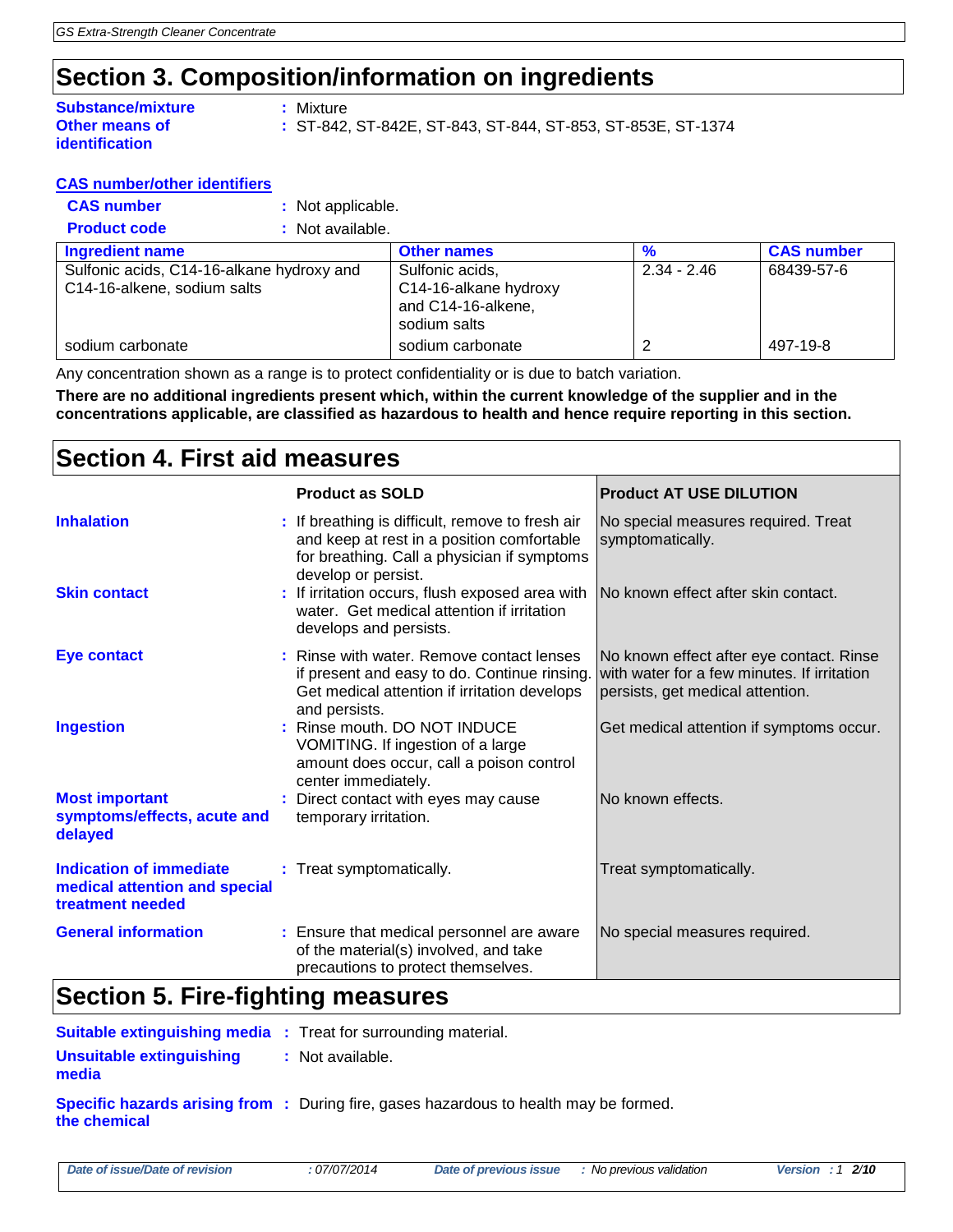## **Section 5. Fire-fighting measures**

| <b>Special protective equipment</b><br>and precautions for firefighters | : Self-contained breathing apparatus and full protective clothing must be worn in case of<br>fire. |
|-------------------------------------------------------------------------|----------------------------------------------------------------------------------------------------|
| <b>Fire-fighting</b><br>equipment/instructions                          | : Move containers from fire area if you can do so without risk.                                    |
| <b>Specific methods</b>                                                 | : Use standard firefighting procedures and consider the hazards of other involved<br>materials.    |
| <b>General fire hazards</b>                                             | : No unusual fire or explosion hazards noted.                                                      |

## **Section 6. Accidental release measures**

|                                                                                  | <b>Product as SOLD</b>                                                                                                                                                                                                                                                                                                 | <b>Product AT USE DILUTION</b>                                                                                                                                                                      |
|----------------------------------------------------------------------------------|------------------------------------------------------------------------------------------------------------------------------------------------------------------------------------------------------------------------------------------------------------------------------------------------------------------------|-----------------------------------------------------------------------------------------------------------------------------------------------------------------------------------------------------|
| <b>Personal precautions,</b><br>protective equipment and<br>emergency procedures | : Keep out of low areas. Keep unnecessary<br>personnel away. Keep people away from<br>and upwind of spill/leak. Do not touch<br>damaged containers or spilled material<br>unless wearing appropriate protective<br>clothing. For personal protection, see<br>section 8 of the SDS.                                     | Use personal protective equipment as<br>required.<br>Avoid contact of large amounts of spilled<br>material and run off with soil and surface<br>waterways.<br>Use a water rinse for final clean-up. |
| <b>Methods and materials for</b><br>containment and cleaning up                  | : This product is miscible in water. Stop the<br>flow of material, if this is without risk.                                                                                                                                                                                                                            |                                                                                                                                                                                                     |
|                                                                                  | Large Spills: Dike the spilled material,<br>where this is possible. Cover with plastic<br>sheet to prevent spreading. Absorb in<br>vermiculite, dry sand or earth and place<br>into containers. Prevent entry into<br>waterways, basements or confined areas.<br>Following product recovery, flush area with<br>water. | Large Spills: Flush area with water. Prevent<br>entry into waterways.                                                                                                                               |
|                                                                                  | Small Spills: Wipe up with absorbent<br>material (e.g. cloth, fleece). Clean surface<br>thoroughly.                                                                                                                                                                                                                    | Small Spills: Wipe up with absorbent<br>material.                                                                                                                                                   |
|                                                                                  | Never return spills to original containers<br>for re-use. For waste disposal, see section<br>13 of the SDS.                                                                                                                                                                                                            | Discharge collected material per Section 13<br>of the SDS.                                                                                                                                          |
| <b>Environmental precautions</b>                                                 | : Avoid discharge into storm water drains,<br>water courses or onto the ground.                                                                                                                                                                                                                                        | Avoid discharge into storm water drains,<br>water courses, or onto the ground.                                                                                                                      |

## **Section 7. Handling and storage**

|                                                  | <b>Product as SOLD</b>                                                                                                                                                                        | <b>Product AT USE DILUTION</b>        |  |
|--------------------------------------------------|-----------------------------------------------------------------------------------------------------------------------------------------------------------------------------------------------|---------------------------------------|--|
| <b>Precautions for safe</b><br>handling          | : Use care in handling/storage.                                                                                                                                                               | Wash hands thoroughly after handling. |  |
| including any<br>incompatibilities               | <b>Conditions for safe storage, :</b> Keep out of reach of children. Store in<br>original tightly closed container. Store<br>away from incompatible materials (see<br>Section 10 of the SDS). | Keep out of reach of children.        |  |
| Section 8. Exposure controls/personal protection |                                                                                                                                                                                               |                                       |  |
|                                                  | <b>Product AT USE DILUTION</b>                                                                                                                                                                |                                       |  |

| <b>Occupational exposure</b><br><b>limits</b> | : No exposure limits noted for ingredient(s). No exposure limits noted for ingredient(s). |  |
|-----------------------------------------------|-------------------------------------------------------------------------------------------|--|
|                                               |                                                                                           |  |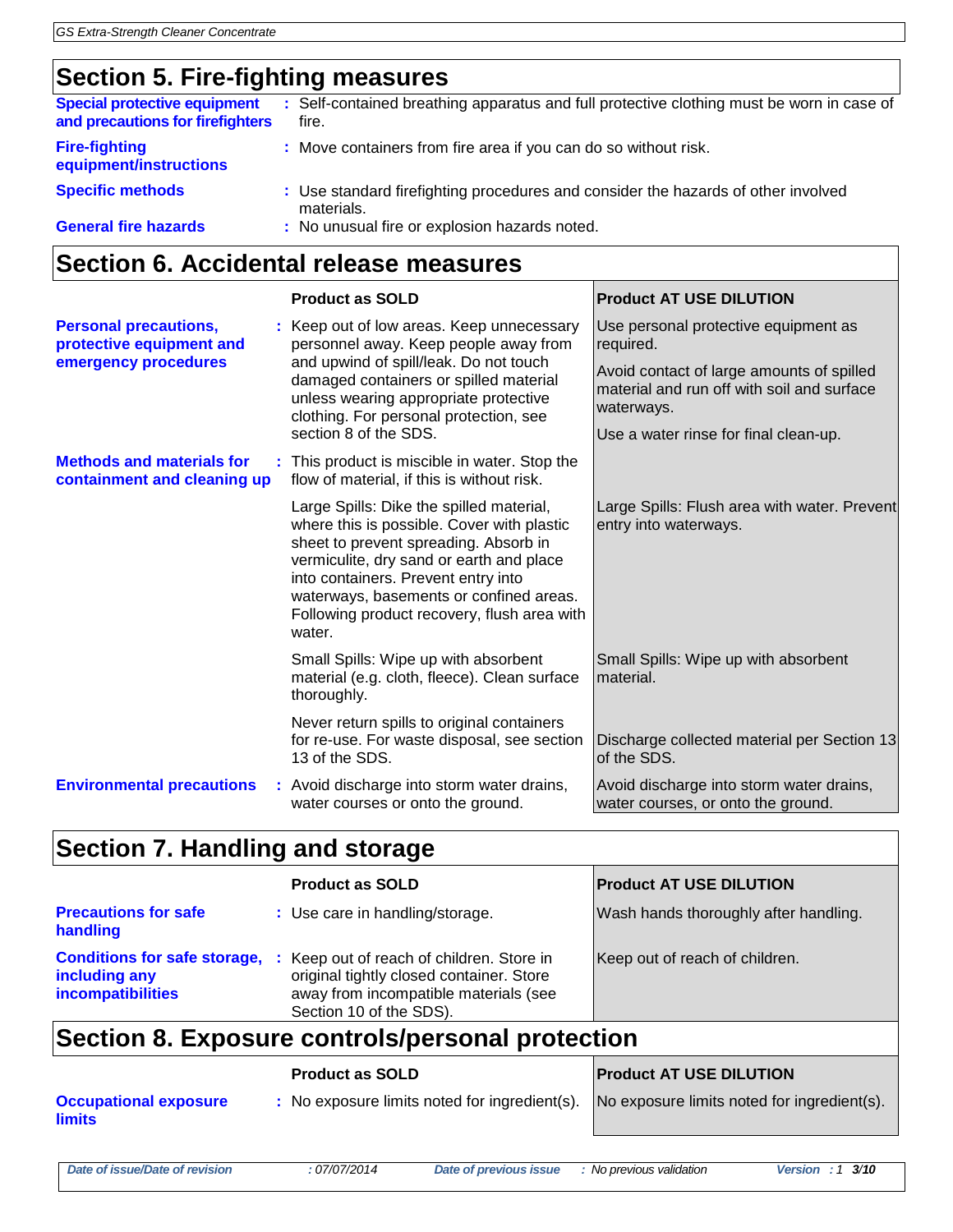## **Section 8. Exposure controls/personal protection**

| <b>Biological limit values</b>                                        | <b>Product as SOLD</b><br>: No biological exposure limits noted for the<br>ingredient(s).                                                                                                                                                                                                                                                                                                                                  | <b>Product AT USE DILUTION</b><br>No biological exposure limits noted for the<br>ingredient(s).                                                                                                                                      |
|-----------------------------------------------------------------------|----------------------------------------------------------------------------------------------------------------------------------------------------------------------------------------------------------------------------------------------------------------------------------------------------------------------------------------------------------------------------------------------------------------------------|--------------------------------------------------------------------------------------------------------------------------------------------------------------------------------------------------------------------------------------|
| <b>Appropriate engineering</b><br>controls                            | : Good general ventilation (typically 10 air<br>changes per hour) should be used.<br>Ventilation rates should be matched to<br>conditions. If applicable, use process<br>enclosures, local exhaust ventilation, or<br>other engineering controls to maintain<br>airborne levels below recommended<br>exposure limits. If exposure limits have<br>not been established, maintain airborne<br>levels to an acceptable level. | Good general ventilation should be used.                                                                                                                                                                                             |
| Individual protection measures, such as personal protective equipment |                                                                                                                                                                                                                                                                                                                                                                                                                            |                                                                                                                                                                                                                                      |
| <b>Eye/face protection</b>                                            | : Safety glasses if eye contact is possible.                                                                                                                                                                                                                                                                                                                                                                               | Wear protective eyewear if contact is<br>possible.                                                                                                                                                                                   |
| <b>Skin protection</b>                                                |                                                                                                                                                                                                                                                                                                                                                                                                                            |                                                                                                                                                                                                                                      |
| <b>Hand protection</b>                                                | : Not normally needed.                                                                                                                                                                                                                                                                                                                                                                                                     | No protective equipment is needed under<br>normal conditions.                                                                                                                                                                        |
| <b>Other</b>                                                          | : As required by employer code.                                                                                                                                                                                                                                                                                                                                                                                            | No protective equipment is needed under<br>normal conditions.                                                                                                                                                                        |
| <b>Respiratory protection</b>                                         | : No personal respiratory protective<br>equipment normally required.                                                                                                                                                                                                                                                                                                                                                       | No protective equipment is needed under<br>normal conditions.                                                                                                                                                                        |
| <b>Thermal hazards</b>                                                | : Wear appropriate thermal protective<br>clothing, when necessary.                                                                                                                                                                                                                                                                                                                                                         | No protective equipment is needed under<br>normal conditions.                                                                                                                                                                        |
| <b>General hygiene</b><br>considerations                              | : Always observe good personal hygiene<br>measures, such as washing after handling<br>the material and before eating, drinking,<br>and/or smoking. Routinely wash work<br>clothing and protective equipment to<br>remove contaminants.                                                                                                                                                                                     | Always observe good personal hygiene<br>measures, such as washing after handling<br>the material and before eating, drinking,<br>and/or smoking. Routinely wash work<br>clothing and protective equipment to<br>remove contaminants. |

## **Section 9. Physical and chemical properties**

|                                            | <b>Product as SOLD</b>                                | <b>Product AT USE DILUTION</b>                                          |
|--------------------------------------------|-------------------------------------------------------|-------------------------------------------------------------------------|
| <b>Appearance</b>                          | : Clear                                               | Appearance may depend on soil load.                                     |
| <b>Physical state</b>                      | : Liquid.                                             | Liquid.                                                                 |
| <b>Form</b>                                | $:$ Liquid.                                           | Liquid.                                                                 |
| <b>Color</b>                               | : Dark green.                                         | Light green or colorless.                                               |
| <b>Odor</b>                                | : Fresh scent. Fragrance added.                       | Fresh scent. (slight)                                                   |
| <b>Odor threshold</b>                      | : Not available.                                      | Not available.                                                          |
| pH                                         | $: 10.5 - 11.0$                                       | $7.0 - 8.0$                                                             |
| <b>Melting point</b>                       | : Not available.                                      | Not available.                                                          |
| Initial boiling point and<br>boiling range | : 212 °F (100 °C)                                     | 212 °F (100 °C)                                                         |
| <b>Pour point</b>                          | : Not available.                                      | Not available.                                                          |
| <b>Specific gravity</b>                    | : Not available.                                      | Not available.                                                          |
| <b>Flash point</b>                         | : Closed cup: >93.333°C (>200°F)<br>[Pensky-Martens.] | Closed cup: $>93.333^{\circ}C$ ( $>200^{\circ}F$ )<br>[Pensky-Martens.] |
| <b>Evaporation rate</b>                    | : Not available.                                      | Not available.                                                          |
| <b>Flammability (solid, gas)</b>           | : Not applicable.                                     | Not applicable.                                                         |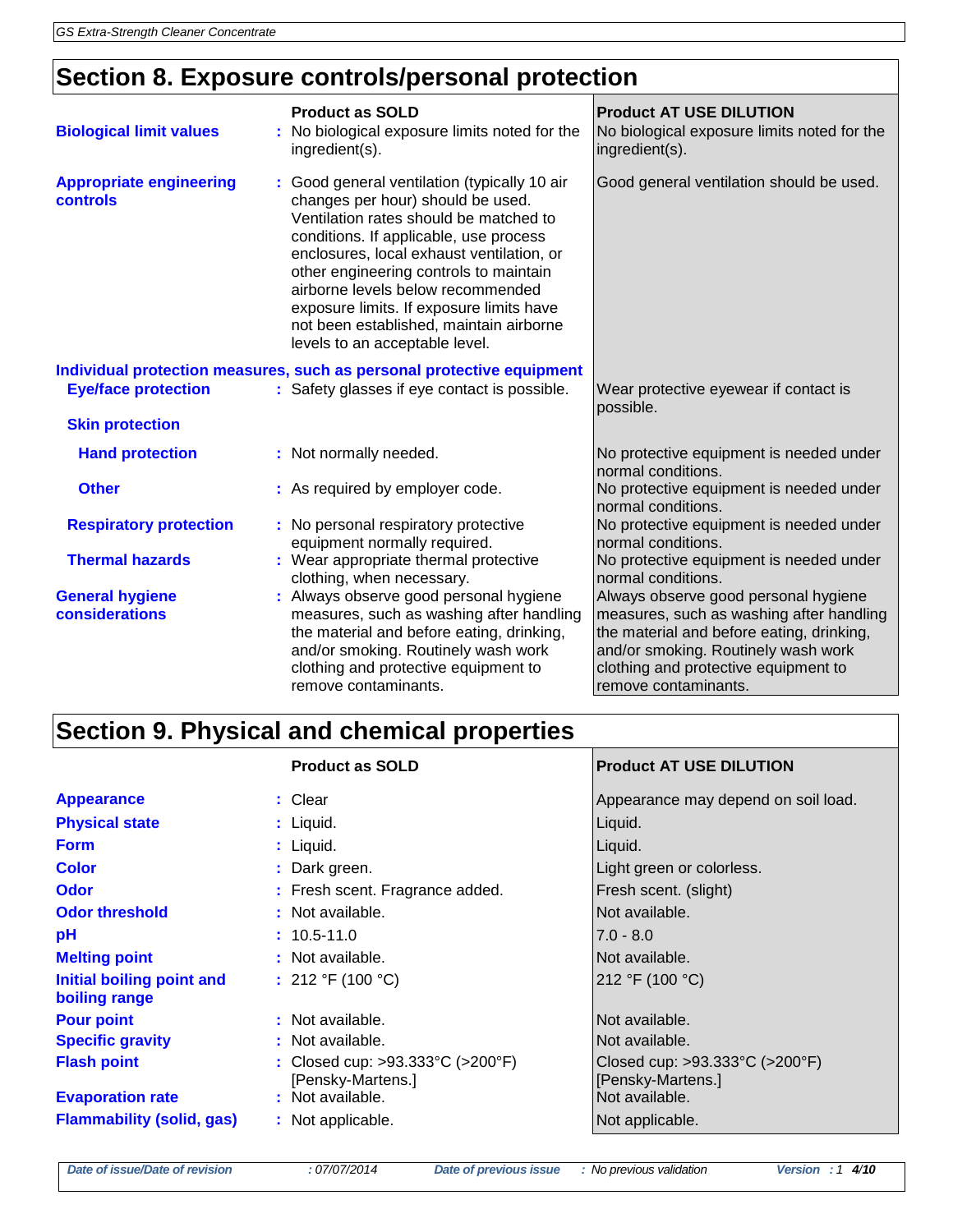## **Section 9. Physical and chemical properties**

|                                                   | <b>Product as SOLD</b>                | <b>Product AT USE DILUTION</b>      |
|---------------------------------------------------|---------------------------------------|-------------------------------------|
| Lower and upper explosive<br>(flammable) limits   | : Not available.                      | Not available.                      |
| <b>Vapor pressure</b>                             | : < $0.013$ kPa (< $0.1$ mm Hg)       | $<$ 0.013 kPa ( $<$ 0.1 mm Hg)      |
| <b>Vapor density</b>                              | : Not available.                      | Not available.                      |
| <b>Relative density</b>                           | : 1.049                               | 1.00                                |
| <b>Solubility</b>                                 | : Complete                            | Complete                            |
| <b>Auto-ignition temperature</b>                  | : Not available.                      | Not available.                      |
| <b>Decomposition temperature :</b> Not available. |                                       | Not available.                      |
| <b>Viscosity</b>                                  | : $<$ 100 mPa $\cdot$ s ( $<$ 100 cP) | $<$ 100 mPa $\cdot$ s ( $<$ 100 cP) |
| <b>Other information</b>                          |                                       |                                     |
| <b>Bulk density</b>                               | : 8.75 lbs/gallon                     | 8.35 lbs/gallon                     |
| $0$ cation 40 $0$ takility and reactivity.        |                                       |                                     |

## **Section 10. Stability and reactivity**

|                                                                          | <b>Product as SOLD</b>                                                               |
|--------------------------------------------------------------------------|--------------------------------------------------------------------------------------|
| <b>Reactivity</b><br><b>Possibility of hazardous</b><br><b>reactions</b> | : None known.<br>: No dangerous reaction known under conditions of normal use.       |
| <b>Chemical stability</b>                                                | : Material is stable under normal conditions.                                        |
| <b>Conditions to avoid</b><br><b>Incompatible materials</b>              | : Do not mix with other chemicals. Keep from freezing.<br>: Strong oxidizing agents. |
| <b>Hazardous decomposition</b><br>products                               | : No hazardous decomposition products are known.                                     |

## **Section 11. Toxicological information**

#### **Information on the likely routes of exposure**

|                                                                                           | <b>Product as SOLD</b>                                        | <b>Product AT USE DILUTION</b>                              |
|-------------------------------------------------------------------------------------------|---------------------------------------------------------------|-------------------------------------------------------------|
| <b>Ingestion</b>                                                                          | : Expected to be a low ingestion hazard.                      | Expected to be a low ingestion hazard.                      |
| <b>Inhalation</b>                                                                         | : No adverse effects due to inhalation are<br>expected.       | No adverse effects due to inhalation are<br>expected.       |
| <b>Skin contact</b>                                                                       | : No adverse effects due to skin contact are<br>expected.     | No adverse effects due to skin contact are<br>expected.     |
| <b>Eye contact</b>                                                                        | : Direct contact with eyes may cause<br>temporary irritation. | Direct contact with eyes may cause<br>temporary irritation. |
| <b>Symptoms related to the</b><br>physical, chemical and<br>toxicological characteristics | : Direct contact with eyes may cause<br>temporary irritation. | Direct contact with eyes may cause<br>temporary irritation. |
| <b>Information on toxicological effects</b>                                               |                                                               |                                                             |
|                                                                                           | <b>Product as SOLD</b>                                        | <b>Product AT USE DILUTION</b>                              |
| <b>Acute toxicity</b>                                                                     | : Calculated Oral LD50 9,794 mg/kg                            |                                                             |
| <b>Skin corrosion/irritation</b>                                                          | : Prolonged skin contact may cause<br>temporary irritation.   | No known significant effects or critical<br>hazards.        |
| <b>Exposure minutes</b>                                                                   | : Not available.                                              | Not available.                                              |
| <b>Erythema value</b>                                                                     | : Not available.                                              | Not available.                                              |
| Oedema value                                                                              | : Not available.                                              | Not available.                                              |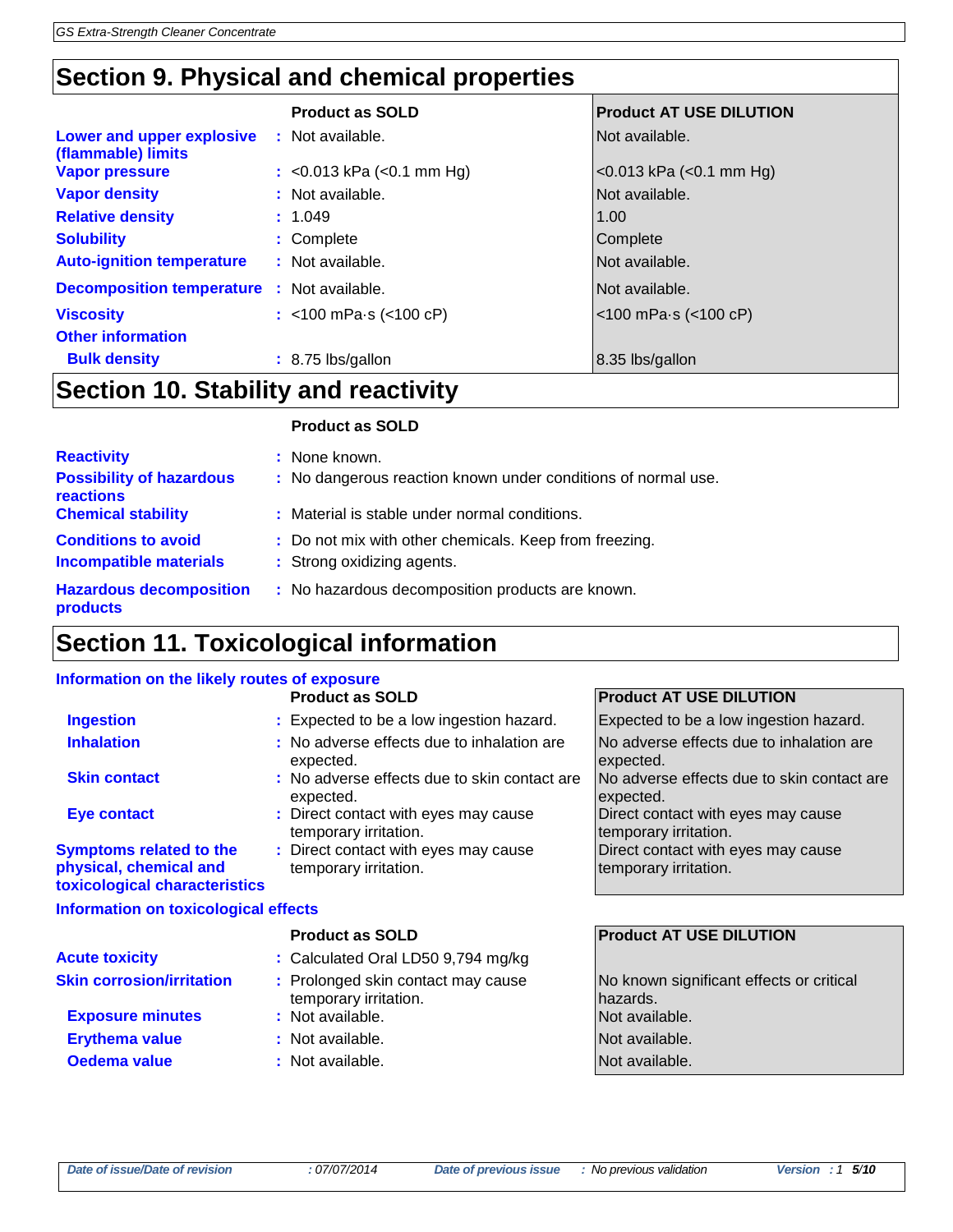## **Section 11. Toxicological information**

|                                                                                                  | <b>Product as SOLD</b>                                                                                                   | <b>Product AT USE DILUTION</b>                                                  |
|--------------------------------------------------------------------------------------------------|--------------------------------------------------------------------------------------------------------------------------|---------------------------------------------------------------------------------|
| Serious eye damage/eye<br><b>irritation</b>                                                      | : Direct contact with eyes may cause<br>temporary irritation.                                                            | No known significant effects or critical<br>hazards.                            |
| <b>Corneal opacity value</b>                                                                     | : Not available.                                                                                                         | Not available.                                                                  |
| <b>Iris lesion value</b>                                                                         | : Not available.                                                                                                         | Not available.                                                                  |
| <b>Conjunctival reddening</b><br>value                                                           | : Not available.                                                                                                         | Not available.                                                                  |
| <b>Conjunctival oedema</b><br>value                                                              | : Not available.                                                                                                         | Not available.                                                                  |
| <b>Recover days</b>                                                                              | : Not available.                                                                                                         | Not available.                                                                  |
| <b>Respiratory or skin</b><br>sensitization<br><b>Respiratory sensitization : Not available.</b> | : Direct contact with eyes may cause<br>temporary irritation.                                                            | No known significant effects or critical<br>hazards.<br>Not available.          |
| <b>Skin sensitization</b>                                                                        | : This product is not expected to cause skin<br>sensitization.                                                           | No known significant effects or critical<br>hazards.                            |
| <b>Germ cell mutagenicity</b>                                                                    | : No data available to indicate product or<br>any components present at greater than<br>0.1% are mutagenic or genotoxic. | No known significant effects or critical<br>hazards.                            |
| <b>Carcinogenicity</b>                                                                           | : This product is not considered to be a<br>carcinogen by IARC, ACGIH, NTP, or<br>OSHA.                                  | No known significant effects or critical<br>hazards.                            |
|                                                                                                  | US. OSHA Specifically Regulated Substances (29 CFR 1910.1001-1050)                                                       |                                                                                 |
| Not listed.                                                                                      |                                                                                                                          |                                                                                 |
|                                                                                                  | <b>Product as SOLD</b>                                                                                                   | <b>Product AT USE DILUTION</b>                                                  |
| <b>Reproductive toxicity</b>                                                                     | : This product is not expected to cause<br>reproductive or developmental effects.                                        | This product is not expected to cause<br>reproductive or developmental effects. |
| Specific target organ toxicity: Not classified.<br>-single exposure                              |                                                                                                                          | Not classified.                                                                 |
| Specific target organ toxicity: Not classified.<br>-repeated exposure                            |                                                                                                                          | Not classified.                                                                 |
| <b>Aspiration hazard</b>                                                                         | : Not available.                                                                                                         | Not available.                                                                  |
| <b>Chronic effects</b>                                                                           | : Not available.                                                                                                         | Not available.                                                                  |
| <b>Further information</b>                                                                       | : This product has no known adverse effect<br>on human health.                                                           | This product has no known adverse effect<br>on human health.                    |

## **Section 12. Ecological information**

#### **Toxicity**

| <b>Product/ingredient name</b>                                              | <b>Result</b>                      | <b>Species</b>                                | <b>Exposure</b> |
|-----------------------------------------------------------------------------|------------------------------------|-----------------------------------------------|-----------------|
| Sulfonic acids,<br>C14-16-alkane hydroxy and<br>C14-16-alkene, sodium salts | Acute EC50 4.53 mg/l Fresh water   | Crustaceans - Ceriodaphnia<br>dubia - Neonate | 48 hours        |
|                                                                             | Acute LC50 4.2 mg/l                | Fish - Brachydanio rerio                      | 96 hours        |
| sodium carbonate                                                            | Acute EC50 242000 µg/l Fresh water | Algae - Navicula seminulum                    | 96 hours        |
|                                                                             | Acute LC50 176000 µg/l Fresh water | Crustaceans - Amphipoda                       | 48 hours        |
|                                                                             | Acute LC50 265000 µg/l Fresh water | Daphnia - Daphnia magna                       | 48 hours        |
|                                                                             | Acute LC50 300000 µg/l Fresh water | Fish - Lepomis macrochirus                    | 96 hours        |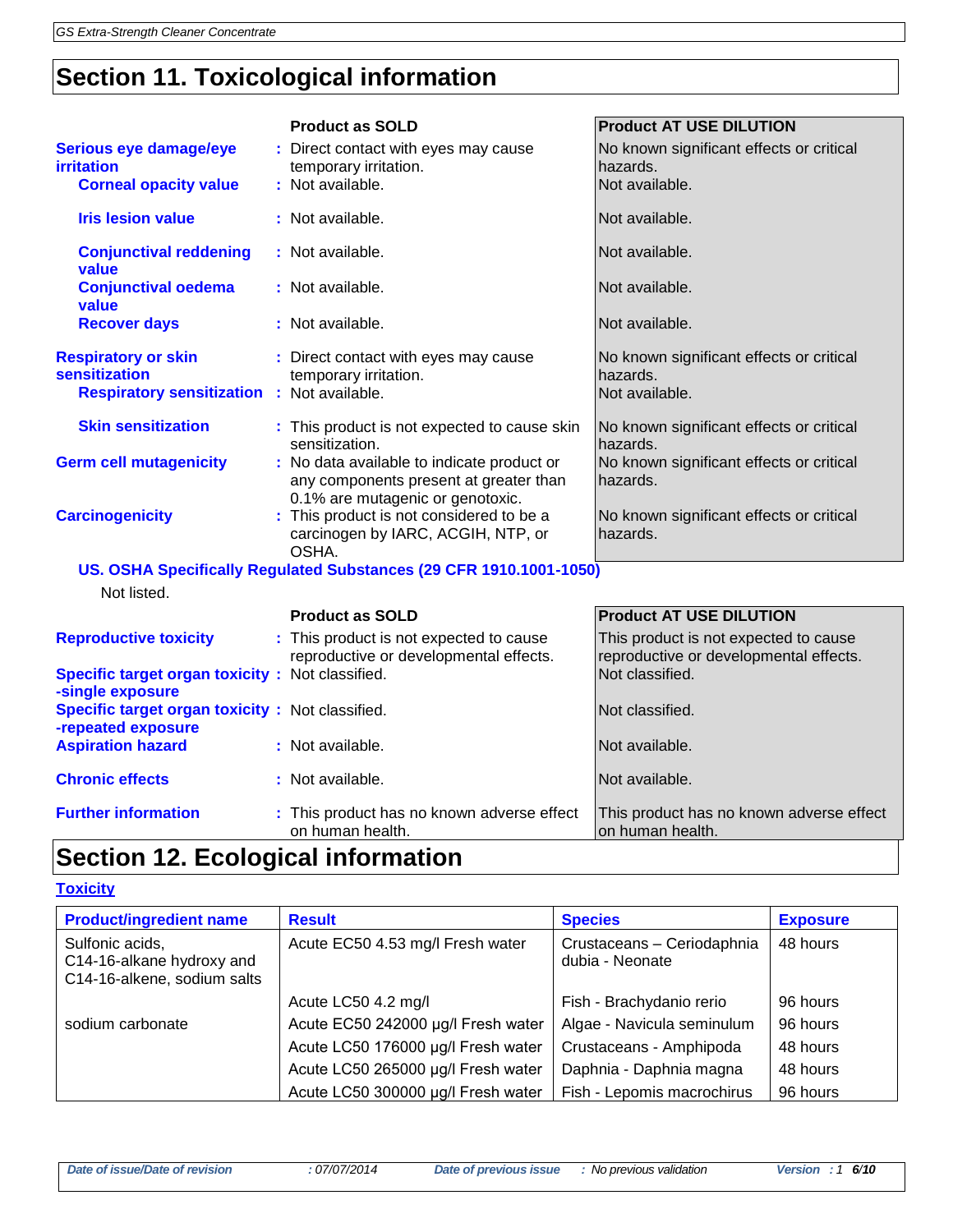## **Section 12. Ecological information**

| <b>Persistence and degradability</b>                                        |                                                                         |                |             |                 |
|-----------------------------------------------------------------------------|-------------------------------------------------------------------------|----------------|-------------|-----------------|
| <b>Product/ingredient name</b>                                              | <b>Test</b>                                                             | <b>Result</b>  | <b>Dose</b> | <b>Inoculum</b> |
| Sulfonic acids,<br>C14-16-alkane hydroxy and<br>C14-16-alkene, sodium salts | 302B Inherent<br>Biodegradability:<br>Zahn-Wellens/<br><b>EMPA Test</b> | 85 % - 28 days |             |                 |

| <b>Product/ingredient name</b>                                              | <b>Aquatic half-life</b> | <b>Photolysis</b> | <b>Biodegradability</b> |
|-----------------------------------------------------------------------------|--------------------------|-------------------|-------------------------|
| Sulfonic acids,<br>C14-16-alkane hydroxy and<br>C14-16-alkene, sodium salts |                          | -                 | Readilv                 |

#### **Bioaccumulative potential**

Not available.

### **Mobility in soil**

**Soil/water partition coefficient (KOC) :** Not available.

**Other adverse effects** : No known significant effects or critical hazards.

## **Section 13. Disposal considerations**

|                                                 | <b>Product as SOLD</b>                                                                                                                                                                                                            | <b>Product AT USE DILUTION</b>                                                         |
|-------------------------------------------------|-----------------------------------------------------------------------------------------------------------------------------------------------------------------------------------------------------------------------------------|----------------------------------------------------------------------------------------|
| <b>Disposal instructions</b>                    | : Collect and reclaim or dispose in sealed<br>containers at licensed waste disposal site.                                                                                                                                         | Diluted product can be flushed to sanitary<br>sewer. Discard empty container in trash. |
| <b>Local disposal regulations</b>               | : Dispose in accordance with all applicable<br>regulations.                                                                                                                                                                       |                                                                                        |
| <b>Hazardous waste code</b>                     | : The waste code should be assigned in<br>discussion between the user, the producer<br>and the waste disposal company.                                                                                                            |                                                                                        |
| <b>Waste from residues /</b><br>unused products | : Dispose of in accordance with local<br>regulations. Empty containers or liners<br>may retain some product residues. This<br>material and its container must be<br>disposed of in a safe manner (see:<br>Disposal instructions). |                                                                                        |
| <b>Contaminated packaging</b>                   | : Empty containers should be taken to an<br>approved waste handling site for recycling<br>or disposal. Since emptied containers<br>may retain product residue, follow label<br>warnings even after container is emptied.          |                                                                                        |

## **Section 14. Transport information**

### **Product as SOLD**

|                  | <b>DOT Classification</b> | <b>IMDG</b>    | <b>IATA</b>    |
|------------------|---------------------------|----------------|----------------|
| <b>UN number</b> | Not regulated.            | Not regulated. | Not regulated. |
| <b>UN proper</b> | Cleaning Compounds, NOI,  | -              |                |
| shipping name    | liquid                    |                |                |
| <b>Transport</b> |                           |                |                |
| hazard class(es) |                           |                |                |
|                  |                           |                |                |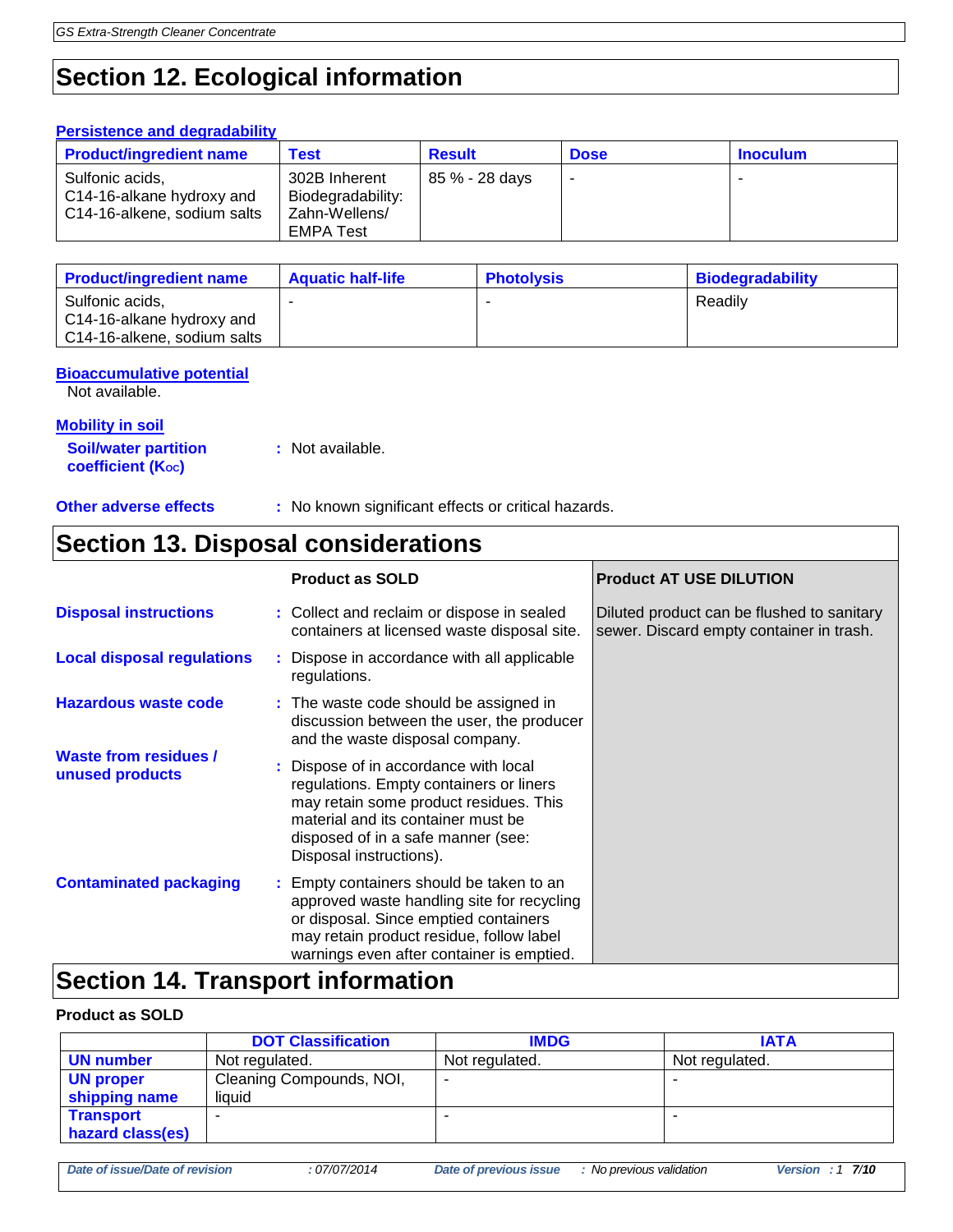## **Section 14. Transport information**

| <b>Packing group</b> | $\overline{\phantom{0}}$ |     |     |
|----------------------|--------------------------|-----|-----|
| <b>Environmental</b> | No.                      | No. | No. |
| hazards              |                          |     |     |
| <b>Additional</b>    |                          |     |     |
| information          |                          |     |     |

#### **Product AT USE DILUTION** Not intended for transport

## **Section 15. Regulatory information**

## **U.S. Federal regulations Product as SOLD Product AT USE DILUTION Not regulated.** Not regulated.

| <b>TSCA Section 12(b) Export : Not regulated.</b><br>Notification (40 CFR 707, |                                                                    |
|--------------------------------------------------------------------------------|--------------------------------------------------------------------|
| Subpt. D)<br><b>CERCLA Hazardous</b>                                           | : Not listed.                                                      |
| <b>Substance List (40 CFR</b><br>302.4)                                        |                                                                    |
| <b>US. OSHA Specifically</b><br><b>Regulated Substances (29</b>                | : Not listed.                                                      |
| CFR 1910.1001-1050)                                                            |                                                                    |
|                                                                                | <b>Superfund Amendments and Reauthorization Act of 1986 (SARA)</b> |

| <b>Hazard categories</b> | : Immediate Hazard - No |
|--------------------------|-------------------------|
|                          | Delayed Hazard - No     |
|                          | Fire Hazard – No        |
|                          | Pressure Hazard - No    |
|                          | Reactivity Hazard - No  |

Not listed.

Not listed.

### **Product as SOLD Product AT USE DILUTION**

Non-hazardous.

### **SARA 302/304**

**Composition/information on ingredients**

| <b>Product as SOLD</b> |               |            |                     |           |                          |           |  |
|------------------------|---------------|------------|---------------------|-----------|--------------------------|-----------|--|
|                        |               |            | <b>SARA 302 TPQ</b> |           | <b>SARA 304 RQ</b>       |           |  |
| <b>Name</b>            | $\frac{9}{6}$ | <b>EHS</b> | (Ibs)               | (gallons) | (lbs)                    | (gallons) |  |
| Formaldehyde           | 0.006         | Yes        |                     | -         | $\overline{\phantom{0}}$ | -         |  |

## **Product AT USE DILUTION Name % EHS** Formaldehyde  $\vert$  0.0030-0.00002  $\vert$  Yes

**SARA 311/312 :** Immediate (acute) health hazard Non-hazardous.

#### **Product as SOLD Product AT USE DILUTION**

#### **Composition/information on ingredients**

| <b>Name</b>                                                               | %             | <b>Fire</b><br>hazard | <b>Sudden</b><br>release of<br><b>pressure</b> | <b>Reactive</b> | <b>Immediate</b><br>(acute)<br>health<br>hazard | <b>Delayed</b><br><b>(chronic</b><br>) health<br>hazard |
|---------------------------------------------------------------------------|---------------|-----------------------|------------------------------------------------|-----------------|-------------------------------------------------|---------------------------------------------------------|
| Sulfonic acids, C14-16-alkane hydroxyl<br>and C14-16-alkene, sodium salts | $2.34 - 2.46$ | No.                   | No.                                            | No.             | Yes.                                            | No.                                                     |
| sodium carbonate                                                          | റ             | No.                   | No.                                            | Yes.            | Yes.                                            | No.                                                     |

**SARA 313 (TRI reporting) :** Not regulated.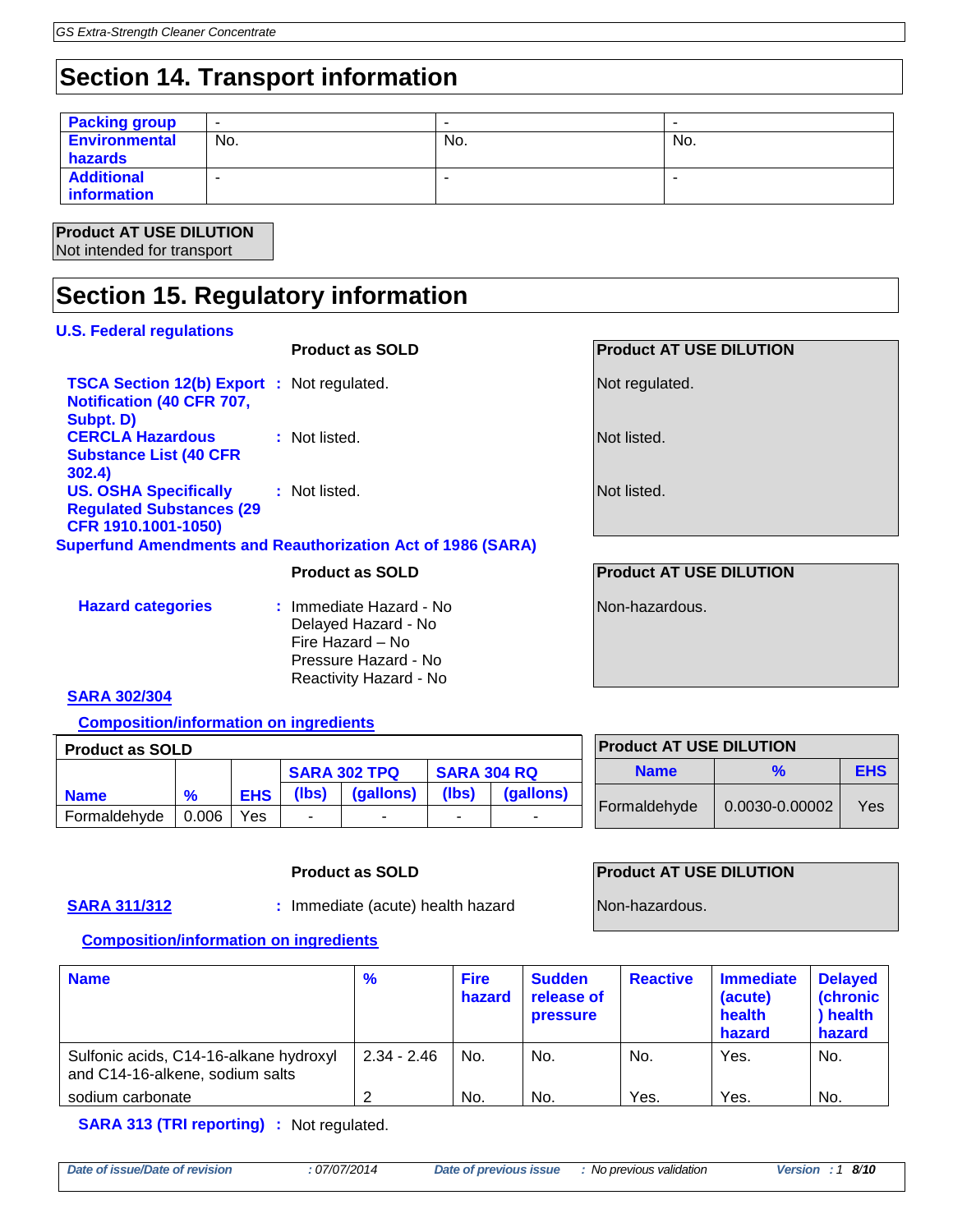## **Section 15. Regulatory information**

#### **Other federal regulations**

|                                                                                                                | <b>Product as SOLD</b> | <b>Product AT USE DILUTION</b> |
|----------------------------------------------------------------------------------------------------------------|------------------------|--------------------------------|
| <b>Clean Air Act (CAA)</b><br><b>Section 112 Hazardous Air</b><br><b>Pollutants (HAPs) List</b>                | Not regulated.<br>÷.   | Not regulated.                 |
| <b>Clean Air Act (CAA)</b><br><b>Section 112(r) Accidental</b><br><b>Release Prevention</b><br>(40 CFR 68.130) | : Not regulated.       | Not regulated.                 |
| <b>Safe Drinking Water Act</b><br>(SDWA)                                                                       | : Not regulated.       | Not regulated.                 |
| <b>Food and Drug</b><br><b>Administration (FDA)</b>                                                            | : Not regulated.       | Not regulated.                 |

#### **US State regulations**

#### **US - California Proposition 65 - Carcinogens & Reproductive Toxicity (CRT): Listed substance**

**WARNING:** This product contains less than 0.1% of a chemical known to the State of California to cause cancer.

| <b>Ingredient name</b> | <b>Cancer</b> | <b>Reproductive</b> | No significant risk<br><b>level</b> | <b>Maximum</b><br>acceptable dosage<br><b>level</b> |
|------------------------|---------------|---------------------|-------------------------------------|-----------------------------------------------------|
| Formaldehyde           | Yes.          | No.                 | Yes.                                | No.                                                 |

| <b>US. Massachusetts RTK - : Not regulated.</b><br><b>Substance List</b> |                  | Not regulated. |
|--------------------------------------------------------------------------|------------------|----------------|
| <b>US. Pennsylvania RTK -</b><br><b>Hazardous Substances</b>             | : Not regulated. | Not regulated. |
| <b>US. Rhode Island RTK</b>                                              | : Not regulated. | Not regulated. |
|                                                                          |                  |                |

Country(s) or region **Inventory name** Inventory name **Country (yes/no)\*** On inventory (yes/no)\* United States & Puerto Rico Toxic Substances Control Act (TSCA) Inventory The Material Control Act (TSCA) Inventory \*A "Yes" indicates this product complies with the inventory requirements administered by the governing country(s)

## **Section 16. Other information**